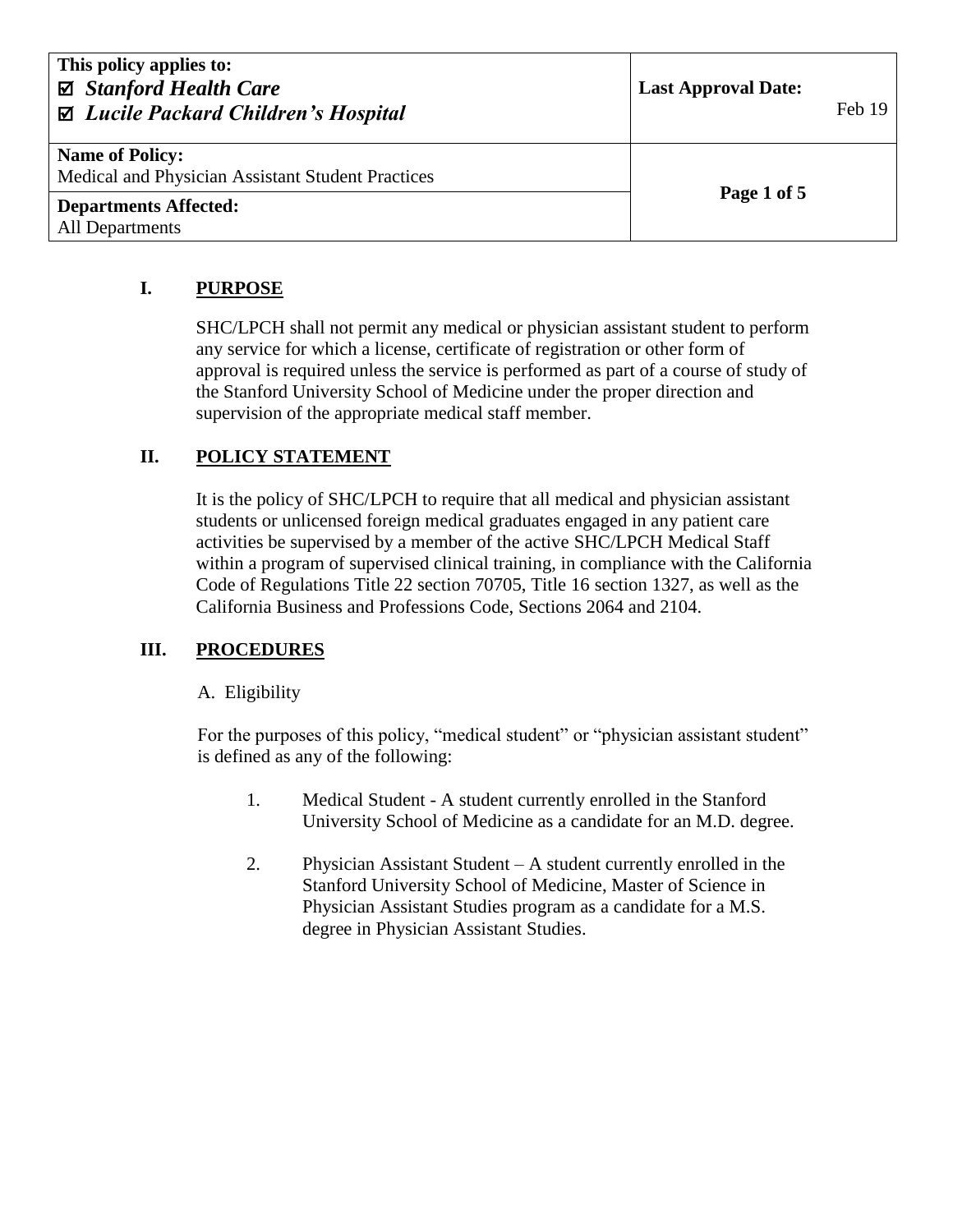| This policy applies to:<br>⊠ Stanford Health Care<br>⊠ Lucile Packard Children's Hospital | <b>Last Approval Date:</b> | Feb 19 |
|-------------------------------------------------------------------------------------------|----------------------------|--------|
| <b>Name of Policy:</b><br>Medical and Physician Assistant Student Practices               |                            |        |
| <b>Departments Affected:</b><br><b>All Departments</b>                                    | Page 2 of 5                |        |

- 3. A student currently enrolled in his or her fourth or final year of an M.D. or D.O. program at a school accredited by the Liaison Committee on Medical Education or by the Education Department of the American Osteopathic Association on a Stanford Rotation registered through the Office of Student Affairs for the Stanford School of Medicine. Stanford Medical School offers a maximum of three months of elective rotations to visiting students.
- 4. A student who is a citizen of the United States, is a graduate of a foreign medical school or has completed all formal requirements for graduation except for internship or social service, and who intends to seek licensure as a physician and surgeon in California may enroll in a program of clinical training under the direction of the Stanford University School of Medicine that has been approved by the State of California Division of Licensing.

A medical student may not participate in patient care activities at SHC/LPCH unless the medical student has enrolled in a clerkship through the Stanford University School of Medicine Office of Student Affairs.

B. Patient Care Activities for medical students in a U.S. medical program

A medical student may perform patient care activities if:

- 1. Any medically related activity performed by the medical student is part of the course of study when enrolled in or registered as a student in a prescribed course of study at Stanford University School of Medicine, either as a regularly enrolled student of the School of Medicine or registered as a Visiting Clinical Clerk.
- 2. Any medically related activity performed by the medical student is under the proper direction and supervision of a licensed physician credentialed to perform such services at SHC/LPCH.
- C. Patient Care Activities for graduates of foreign medical programs

United States citizens who are graduates of a foreign medical school may practice medicine in a clinical training program approved by the Office of Student Affairs if: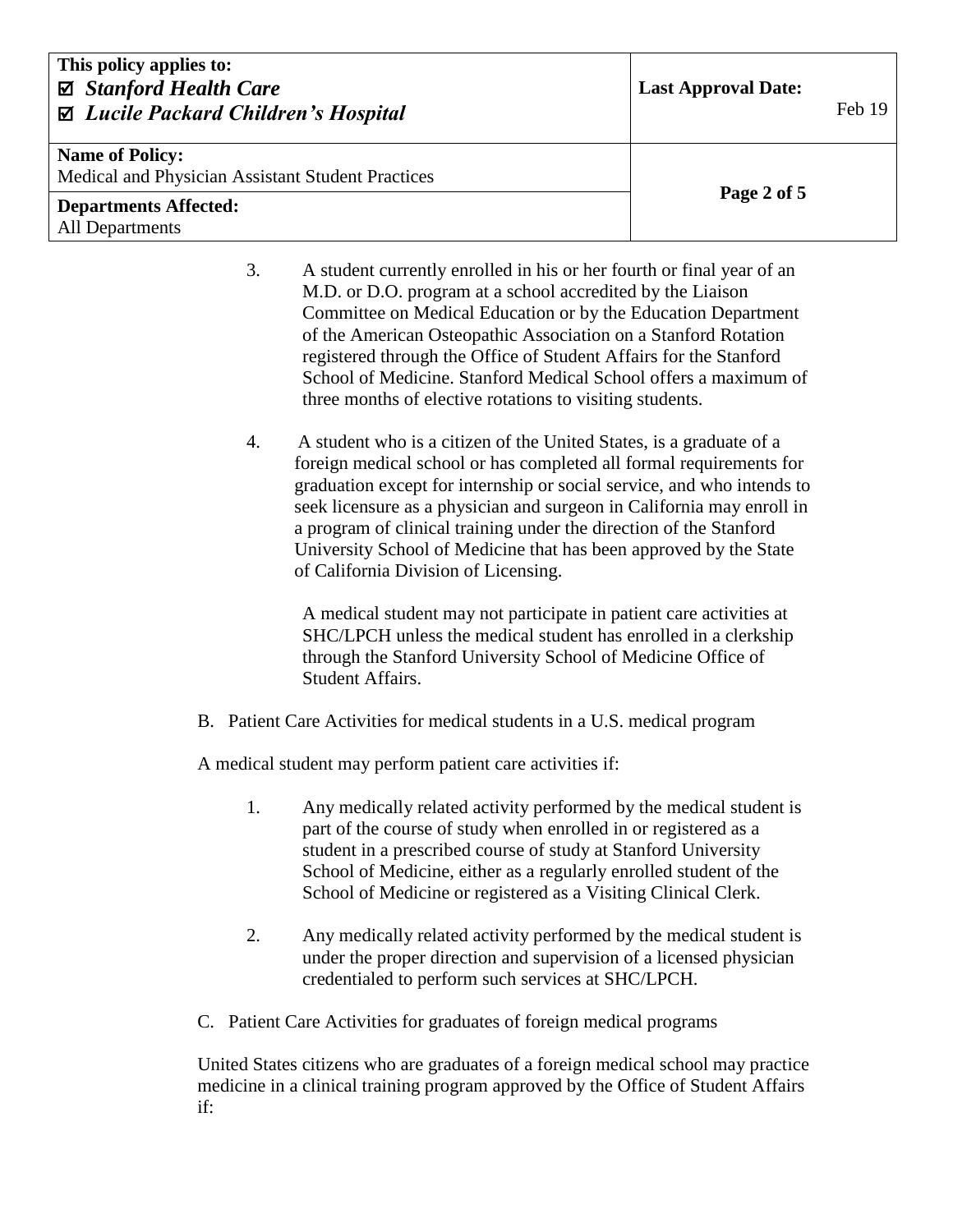| This policy applies to:<br>⊠ Stanford Health Care<br>⊠ Lucile Packard Children's Hospital | <b>Last Approval Date:</b> | Feb 19 |
|-------------------------------------------------------------------------------------------|----------------------------|--------|
| <b>Name of Policy:</b><br>Medical and Physician Assistant Student Practices               | Page 3 of 5                |        |
| <b>Departments Affected:</b><br>All Departments                                           |                            |        |

- 1. Any medically related activity performed by the medical student is part of the course of study when enrolled in or registered as a Visiting Clerk in a prescribed course of study at Stanford University School of Medicine.
- 2. Any medically related activity performed by the medical student is under the proper direction and supervision of an active staff member who holds a faculty appointment at the School of Medicine.
- D. Patient Care Activities for Physician Assistant students in the Stanford Master of Science in Physician Assistant Studies program

A physician assistant student may perform patient care activities as long as:

- 1. Any medically related activity performed by the physician assistant student is part of the course of study when enrolled in or registered as a student in a prescribed course of study at Stanford University School of Medicine.
- 2. Any medically related activity performed by the physician assistant student is under the proper direction and supervision of a licensed physician, physician assistant or nurse practitioner who is credentialed to perform such services at SHC/LPCH.
- E. Documentation
	- 1. Physician Assistant students may document services in the medical record. The supervising physician may not refer to a student's documentation of physical exam findings or medical decision making in his or her personal note.

Medical students may document services in the medical record with the appropriate verification of history and physical exam, review of the note, and the creation of the plan with the student by the credentialed faculty. This documentation must be attested by the supervising physician as such.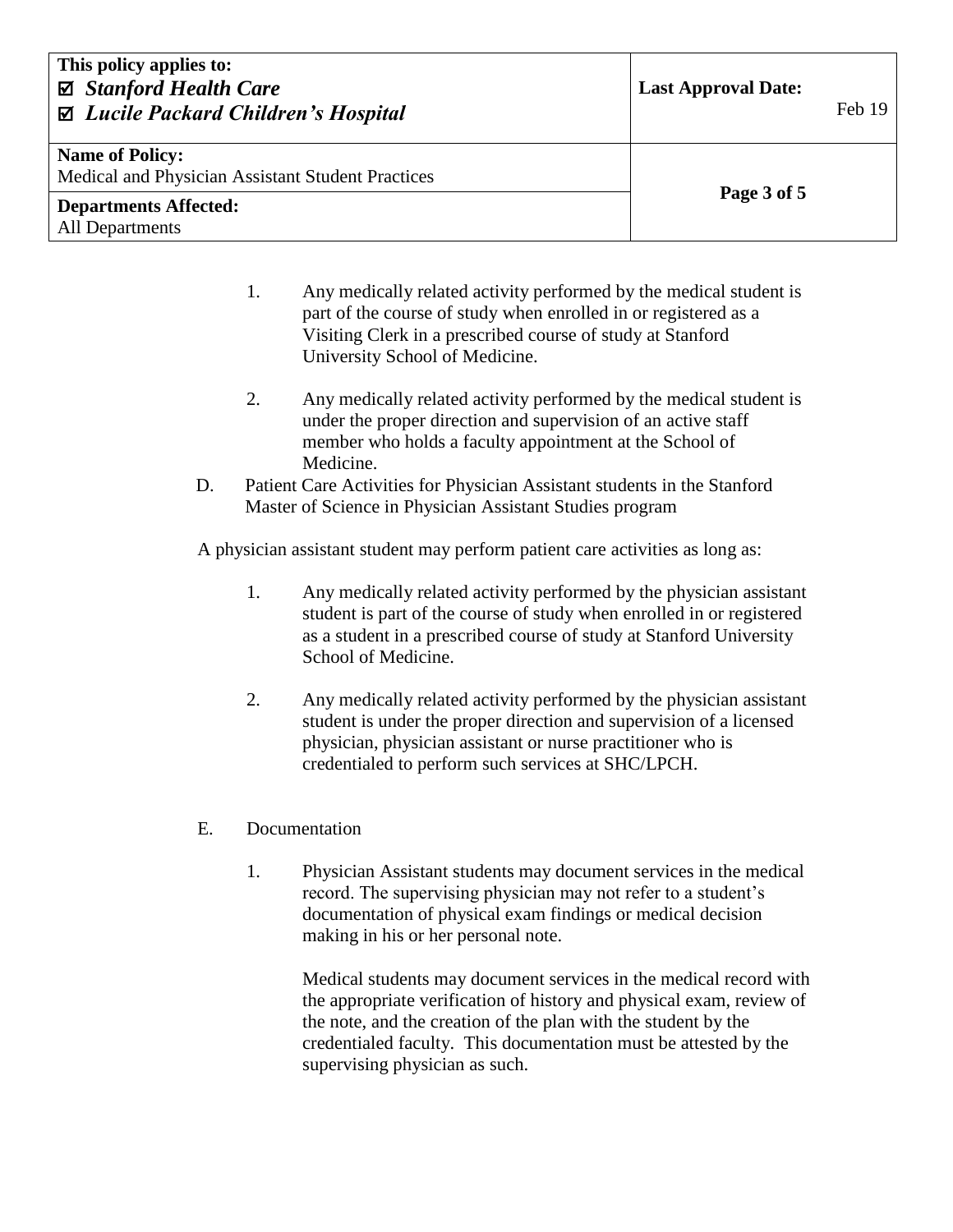| This policy applies to:<br>⊠ Stanford Health Care<br>⊠ Lucile Packard Children's Hospital | <b>Last Approval Date:</b><br>Feb 19 |  |
|-------------------------------------------------------------------------------------------|--------------------------------------|--|
| <b>Name of Policy:</b><br>Medical and Physician Assistant Student Practices               |                                      |  |
| <b>Departments Affected:</b><br>All Departments                                           | Page 4 of 5                          |  |

2. Medical students will identify their signatures with MS (Medical Student), just as licensed physicians identify their signatures with MD.

> Physician Assistant Students will identify themselves as PA-S (Physician Assistant -Student)

F. Orders

Medical students may write orders for drugs or treatment provided that:

- 1. The order is written under the proper direction and supervision of the medical staff physician;
- 2. The medical students are assigned to or are consultants to the service caring for the patient to whom the order pertains.
- 3. A licensed physician (including licensed house officers) countersigns all orders before the orders are executed.
- 4. Medical Students are not permitted to issue verbal or telephone orders.
- G. Medical students may act as substitute interns functionally, but they are still subject to the above provisions.
- H. Medical students and physician assistant students will wear badges identifying them as "medical students" or "physician assistant students" at all times while at SHC/LPCH or the School of Medicine.
- I. SHC/LPCH shall not remunerate medical or physician assistant students for medical services rendered.

#### **IV. DOCUMENT INFORMATION**

- A. Legal Authority/References
	- 1. California Business and Professions Code, Section 2064
	- 2. California Business and Professions Code, Section 2104
	- 3. Title 22 section 70705
	- 4. Title 16 section 1327
- B. Author/Original Date